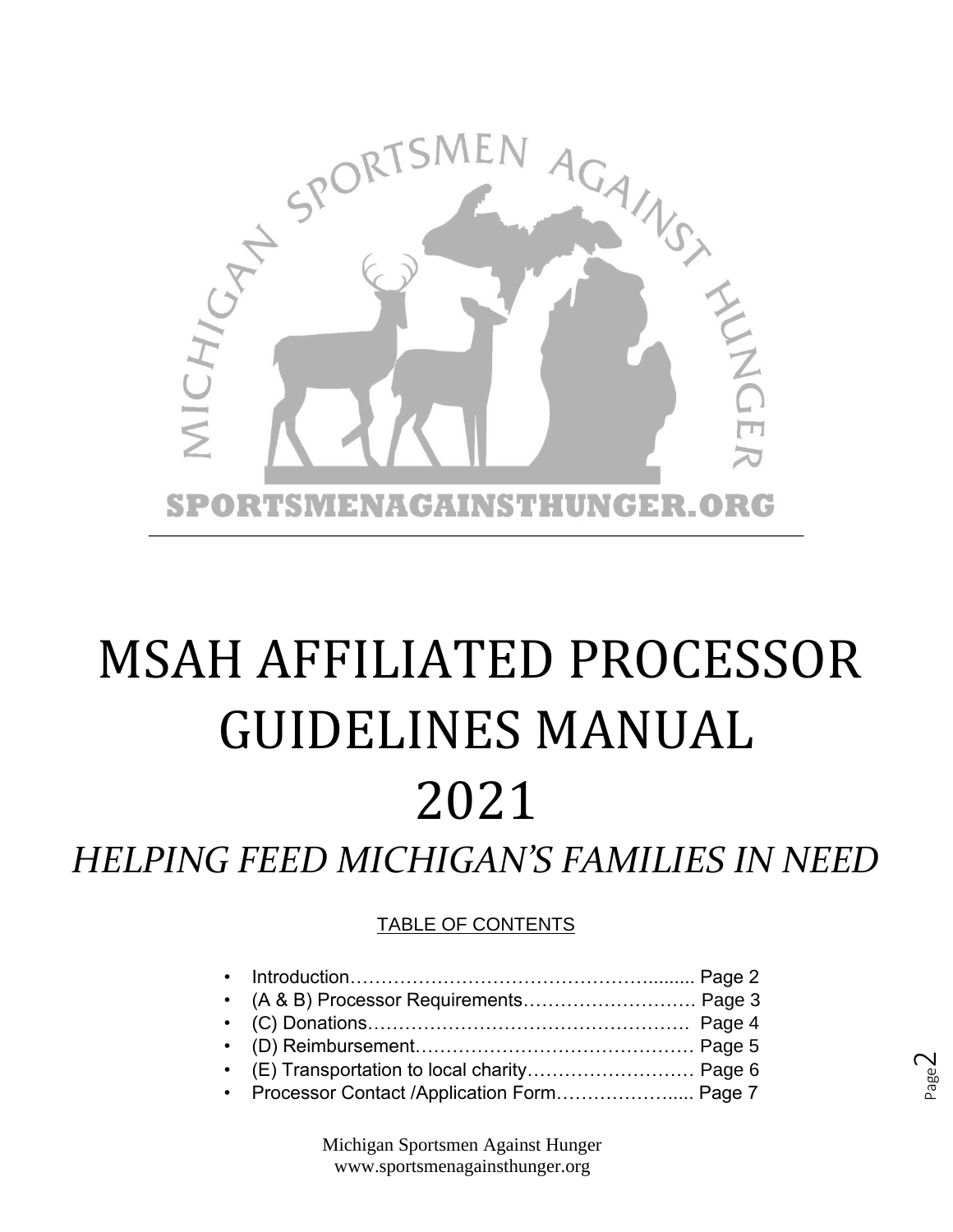# *The Michigan Sportsmen Against Hunger program is a 501c3 organization, ALL fund donations are tax deductible.*

### **A brief history of MSAH**

Since 1990, the Michigan Sportsmen Against Hunger (MSAH) has been working to facilitate the linkage between donors, wild game processors, and the charities that feed hungry individuals. MSAH is an organization dedicated to developing the resources and infrastructure necessary to channel nutritious high protein wild game meat donations to Food Banks, soup kitchens, and homeless shelters that feed the hungry in the local communities of Michigan.

For 2021 MSAH reimburses wild game processors at \$1.75 per processed pound of venison,

MSAH was founded by: Safari Club International, Michigan United Conservation Clubs, Ted Nugent United Sportsmen of America, Michigan Bow Hunters Association, the United Methodist Men's Club, Food Bank Council of Michigan, and the Michigan Department of Natural Resources. Other participating organizations are: National Deer Association. Many other sporting organizations and individuals share in the concern for feeding the hungry of Michigan through their support of our mission.

#### **Hunger in Michigan**

This is why MSAH and your community need you! Processors like you throughout the state are coming to the aid of those who are hungry every day. The success of the MSAH processing program relies upon processors to join the fight against hunger and assist us in processing donated venison. The food banking network in Michigan has over 2500 agencies such as church pantries, soup kitchens and shelters in every county.

# **Highlights of the Michigan Hunger 2014 Study: 1,792,200 different people annually seek food assistance, of these people:**

- $\bullet$ **59%** are White, **25%** are Black / African American, **6%** are Hispanic / Latino and **10%** are of some other race
- **17%** of households are Grandparents who have Grandchildren living with them.
- **18%** are 60 years of age and older
- **25%** most common age of 30-39
- **37%** of households contain a child under the age of 18
- **37%** of households contain a senior aged 60 or older
- **63%** have to choose between food and medicine
- **69%** have to choose between food and utilities

Page  $\mathrel{\sim}$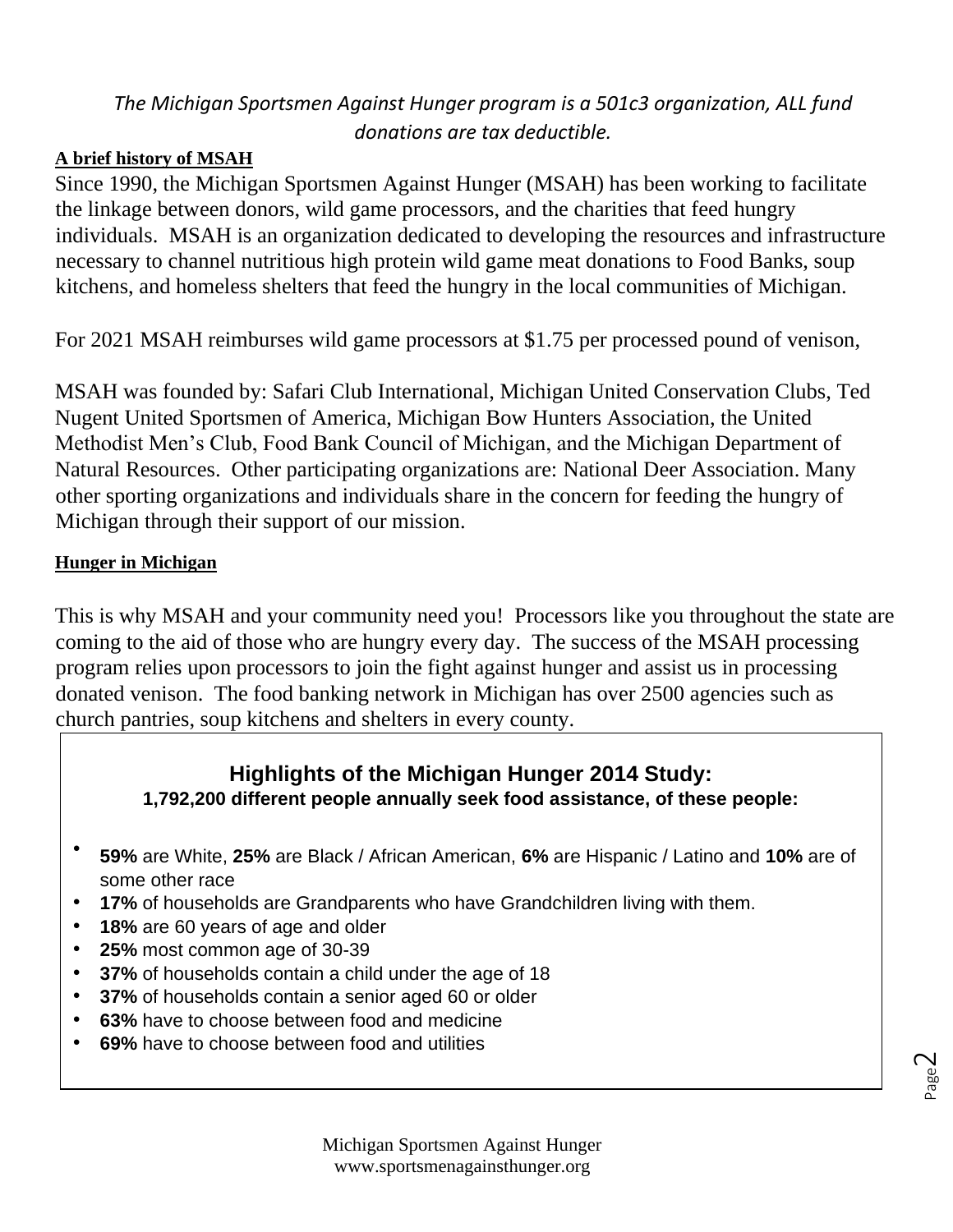# **2021 Processor Requirements to participate in the MSAH processing program**

These guidelines will be printed on a year-to-year basis which will include any changes in poundage rate paid for deer donation, food safety, documentation or contact information. These guidelines were written and adapted in accordance with the America's Second Harvest Comprehensive Food Bank and Agency Guidelines for Wild Game Donation Programs. Any ambiguity in our guidelines the America's Second Harvest guidelines will stand as written.

# **A. Facility Requirements**

- a.) Licensed by the State of Michigan as a meat processing facility / Wild game processors who have questions related to being licensed or food safety requirements can visi[t](about:blank) **[www.michigan.gov/meatprocessing](about:blank)** or call at 800-292-3939.
- b.) You must be insured.
- c.) You must be inspected by either the Michigan Department of Agriculture and Rural Development (MDARD) or the United States Dept of Agriculture.
- d.) You must carry liability insurance

# **B. Food Safety & Processing**

- a.) Processors will follow all state and federal guidelines that have been established for processing donated venison
- b.) Included in this packet is the Processing Guide & Sanitation Requirements for Retail Food Establishments from the Michigan Department of Agriculture, Food & Dairy Division.
- c.) All processed venison will have some identification that it is venison.
- d.) All donated venison is to be ground and packaged into 1 lb., 2 lb., or 5 lb. packages.
- e.) Processing costs will be reimbursed through MSAH. The weight that will be reimbursed is the actual final weight that was processed, not the hanging weight of the deer. This is the weight that will be confirmed by the charity once they receive the donation. (See voucher/processing reimbursement section page 3)
- f.) Processors are not encouraged nor should they accept donations of game meat that was not processed at their facility or has been pre-processed by hunter or others. Due to food safety guidelines and inspections at the food banks, meat that has not been professionally processed at a licensed facility cannot be accepted by a food bank or distributed to anyone.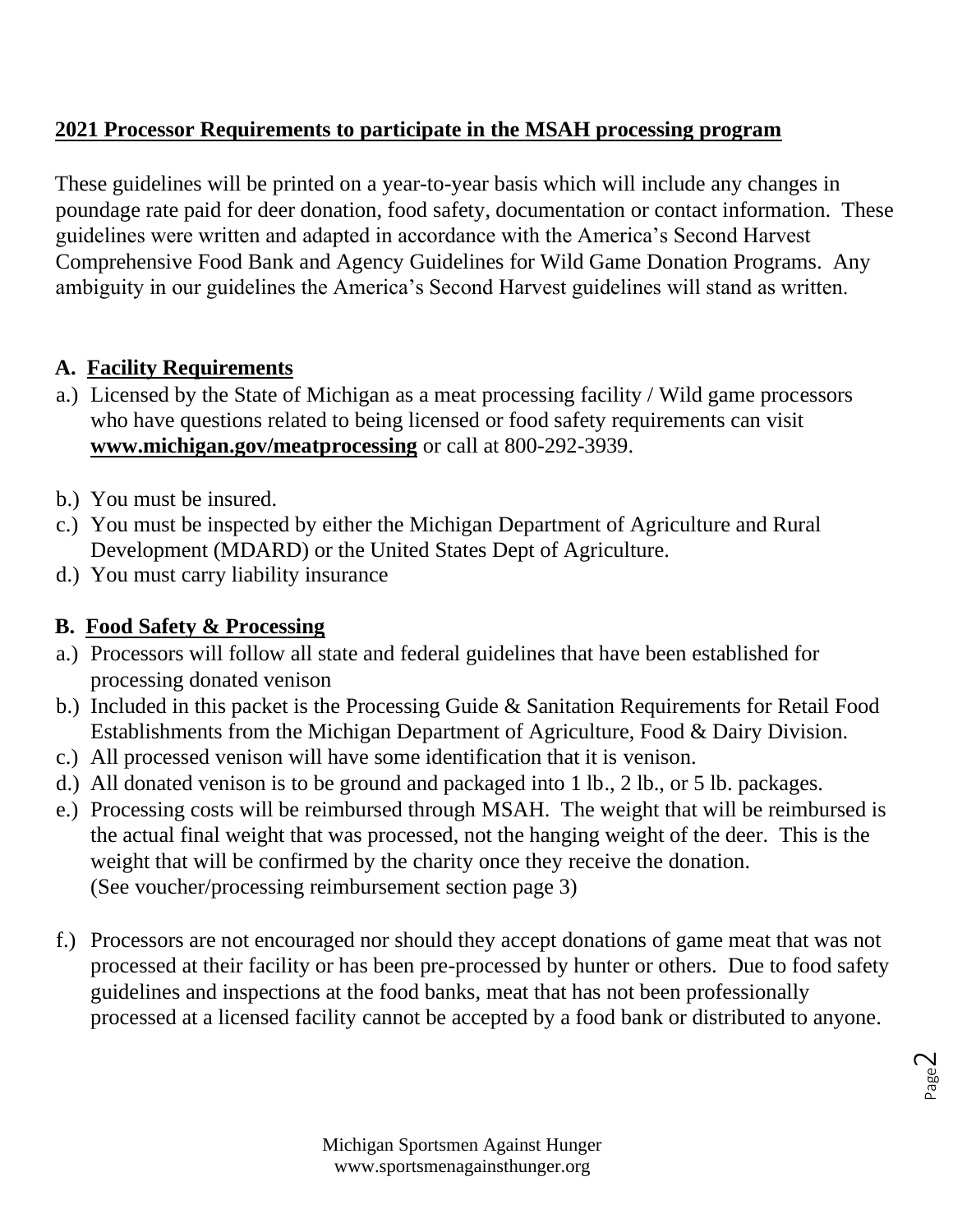# **C. Venison Donations**

When sportsmen or sportswomen come to your facility ask them if they would like to donate to the Michigan Sportsmen Against Hunger program by donating venison. *When donating whole deer, the Sportsman or woman do not have to pay for the processing of the donated deer to MSAH.* MSAH wants to work with the sportsmen and sportswomen to meet the goals of feeding the nearly 1 million people in our state who need help. The sportsmen or sportswomen can keep the antlers, head, cape, or entire hide for mounting from the deer they donate. Make sure to ask the donor before processing what they want or need for mounting.

There are two ways in which someone can help MSAH:

- 1. **Donating the entire deer** to the program. There are no charges to the sportsmen or sportswomen.
- 2. If they do not want to donate their entire deer, ask if they would be willing to **donate a pound or two of burger for the program**  $\sim$  **Give a Pound**. The way this program works is that someone can donate 1 or 2 pounds of their already processed venison to the MSAH program. It is preferred if they donate ground venison to the MSAH program please set a collection container aside for such donations. The Give a Pound program is not part of the reimbursement program seeing how sportsmen or sportswomen have already paid for the processing of the venison.

If someone wants to make a cash donation to MSAH, refer them to our website at [www.sportsmenagainsthunger.org](about:blank) Please DO NOT accept donations on our behalf.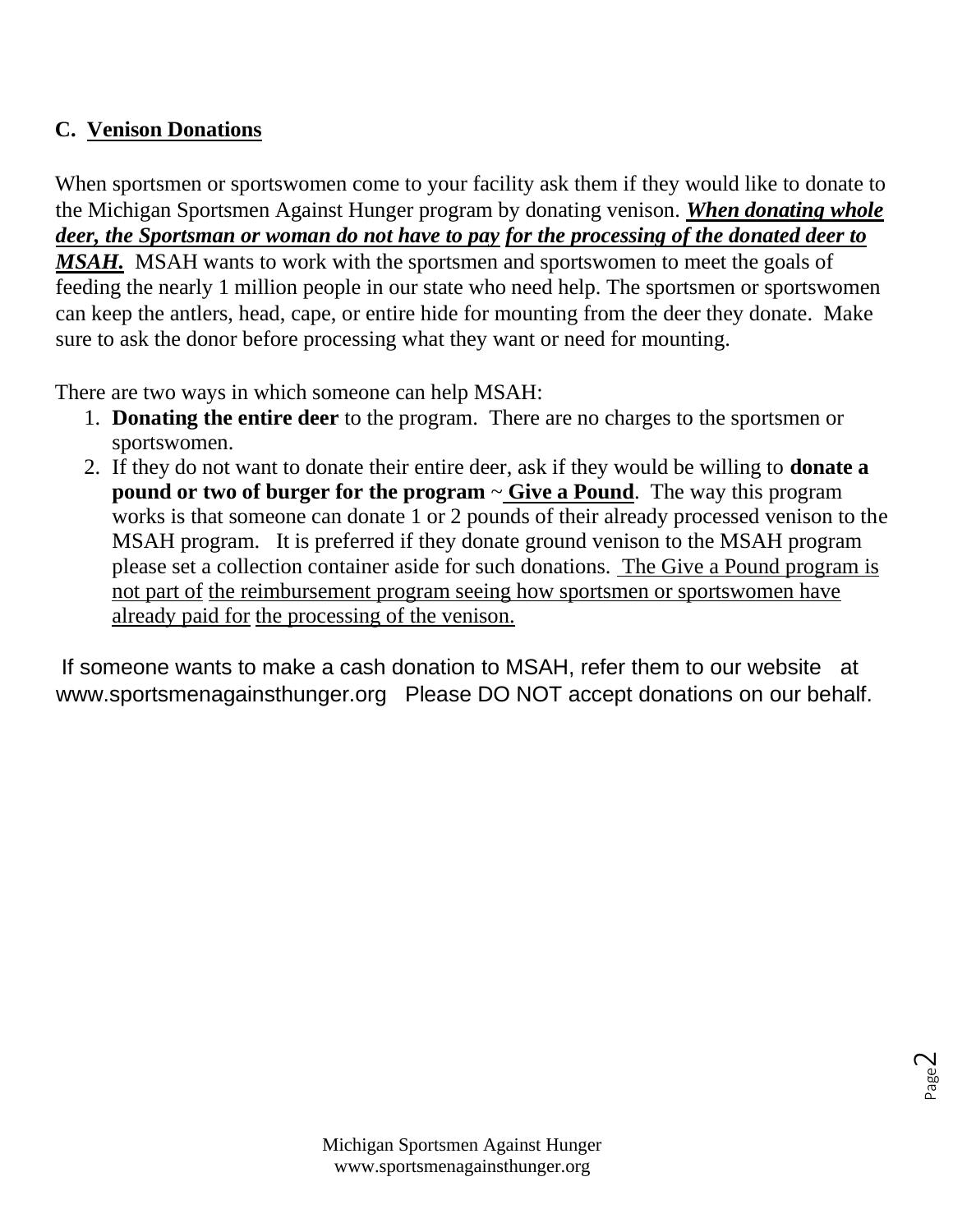# **D. Voucher/Processing Reimbursement: Please submit your vouchers as soon as you can ~ the sooner you submit, the sooner you will receive your reimbursement.**

No cost of processing a donated deer will be passed on to the sportsmen or sportswomen who donate a deer. In 2006, the Michigan Legislature passed a bill that allows the Department of Natural Resources to collect donations at retailers that sell hunting and fishing licenses. The donations collected at these retailers are then passed on to the Michigan Sportsmen Against Hunger program fund by the MDNRE and utilized to benefit the hunger in our state through the MSAH program. **MSAH currently pays \$1.75 per processed pound of venison.** 

For you to be reimbursed for processing you will need to fill out a voucher that has been provided to you. Here are the steps to filling out the voucher:

- a.) **First page**, white/**Donor Copy** Donor and Processor to fill out and a copy given to the donor
- b.) **Second page**, yellow/**Processor Copy** Charity collecting processed venison to fill out bottom portion fully and must **sign** when they are receiving the processed venison. Also, the pounds that are reimbursable are the final processed weight. That amount should be recorded on the line "number of pounds donated".
- c.) **Third page**, pink **MSAH Copy** to be sent in for reimbursement. The sooner you send in the voucher the sooner you will be reimbursed. There must be a signature from the charity agency on this page. We are working closely with the state of Michigan to make this program as efficient as possible and to get the funding to the processor. Without proper documentation or if forms are not completely filled out, it will delay your reimbursement.

# **PLEASE MAKE SURE THE MAILING ADDRESS FOR MSAH IS CORRECT ON THE ENVELOPE! MAIL ONLY TO: MSAH, P.O. BOX 5127, WARREN, MI. 48090-5127**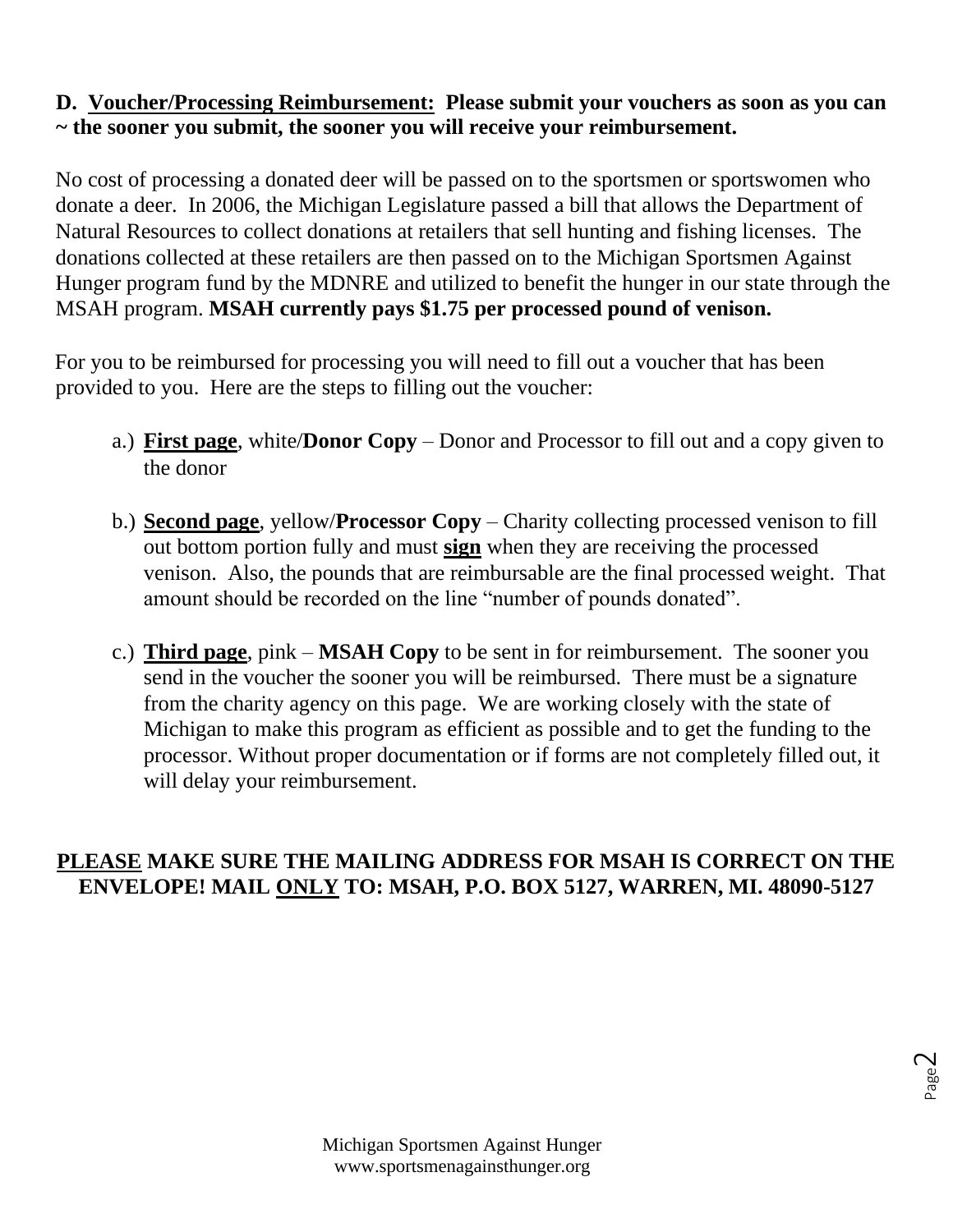## **E. What to do with the donated venison**

Many processors have long time relationships with their local charities. If you are new to our program, we can assist you with making that local connection to a charity.

# **Please fill out the "Processor Information/Contact Sheet" (page 6) and Mail to the MSAH Processor Coordinator listed at the bottom of that sheet.**

A representative from Michigan Sportsmen Against Hunger will contact you to confirm your information and to answer any of your questions. Once you know the name of the charity that you will be working with it is suggested that a conversation with the charity happens before deer season. Talk about how often they can pick up, who will pick up, and the capacity of their freezers for the donations. This will help with the overall donation process and getting the food to those who need it.

# *Thank You*

**Without the support and generosity of businesses like yours, families throughout Michigan would not be able to put a meal on their table. It has even been estimated that people are missing as many as 7 meals a week in your community and our state as a total.** 

**That is why programs such as Michigan Sportsmen Against Hunger are here and working with you. Everyone in Michigan should have access to good, healthy food every day. If you have any questions or concerns please contact MSAH, a contact sheet has been provided for you in this packet.** 

**Again, Thank You for your support of our program and for helping those who are hungry in your community and our state.** 

Michigan Sportsmen Against Hunger 2021 Board Members Representing

Safari Club International, Safari Club Chapters, S.E. Michigan Bowhunters Chapter, Michigan United Conservation Clubs, Food Bank Council of Michigan, Ted Nugent United Sportsmen of America, Michigan Bow Hunters Association, Michigan Department of Natural Resources, National Deer Association, and Private Citizens

# **To contact the M.S.A.H. Board please phone the organization at (586) 552-6517**